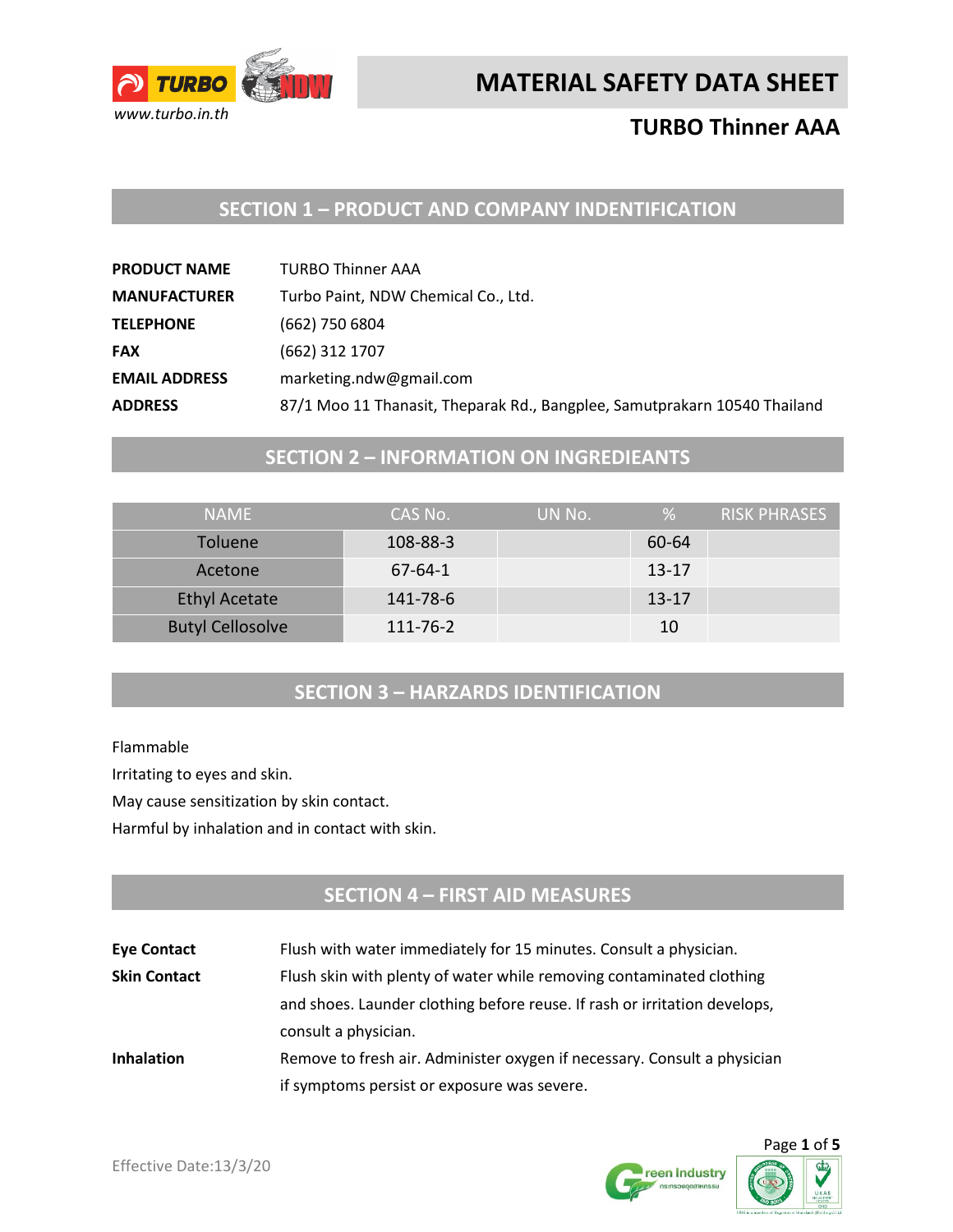

# **TURBO Thinner AAA**

**Ingestion** If swallowed do not induce vomiting. Seek immediate medical attention.

#### **SECTION 5 – FIRE AND EXPLOSION HAZARD DATA**

**Extinguishing Media** Recommended: alcohol resistant foam, CO2, powders, water spray. **Recommendations** Fire will produce dense black smoke. Exposure to decomposition products may cause a health hazard. Appropriate breathing apparatus may be required. Cool closed containers exposed to fire with water. Do not release runoff from fire to sewers or waterways.

#### **SECTION 6 – ACCIDENTAL RELEASE MEASURES**

**Personal Precautions** Exclude sources of ignition and ventilate the area. Avoid breathing vapor or mist. Refer to protective measures listed in sections 7 and 8. **Spill Spill** Contain and collect spillage with non-combustible absorbent materials, e.g. sand, earth, vermiculite, diatomaceous earth and place in container for disposal according to local regulations (see section 13). Do not allow to enter drains or watercourses. Clean preferably with a detergent; avoid use of solvents. If the product contaminates lakes, rivers or sewage, inform appropriate authorities in accordance with local regulations.

#### **SECTION 7 – HANDLING AND STORAGE**

**Handling** Do not get in eyes, on skin, or on clothing. Keep container tightly closed when not in use. Wear personal protection equipment. Do not breathe vapors. Wash thoroughly after handling. If pouring or transferring materials, ground all containers and tools. Do not weld, heat, cut or drill on full or empty containers. Avoid breathing vapors or spray mist. **Storage** Keep away from heat, sparks, open flames and oxidizing agents. Keep containers closed. Store in a cool, dry place with adequate ventilation.

# **SECTION 8 – EXPOSURE CONTROLS / PERSONAL PROTECTION**

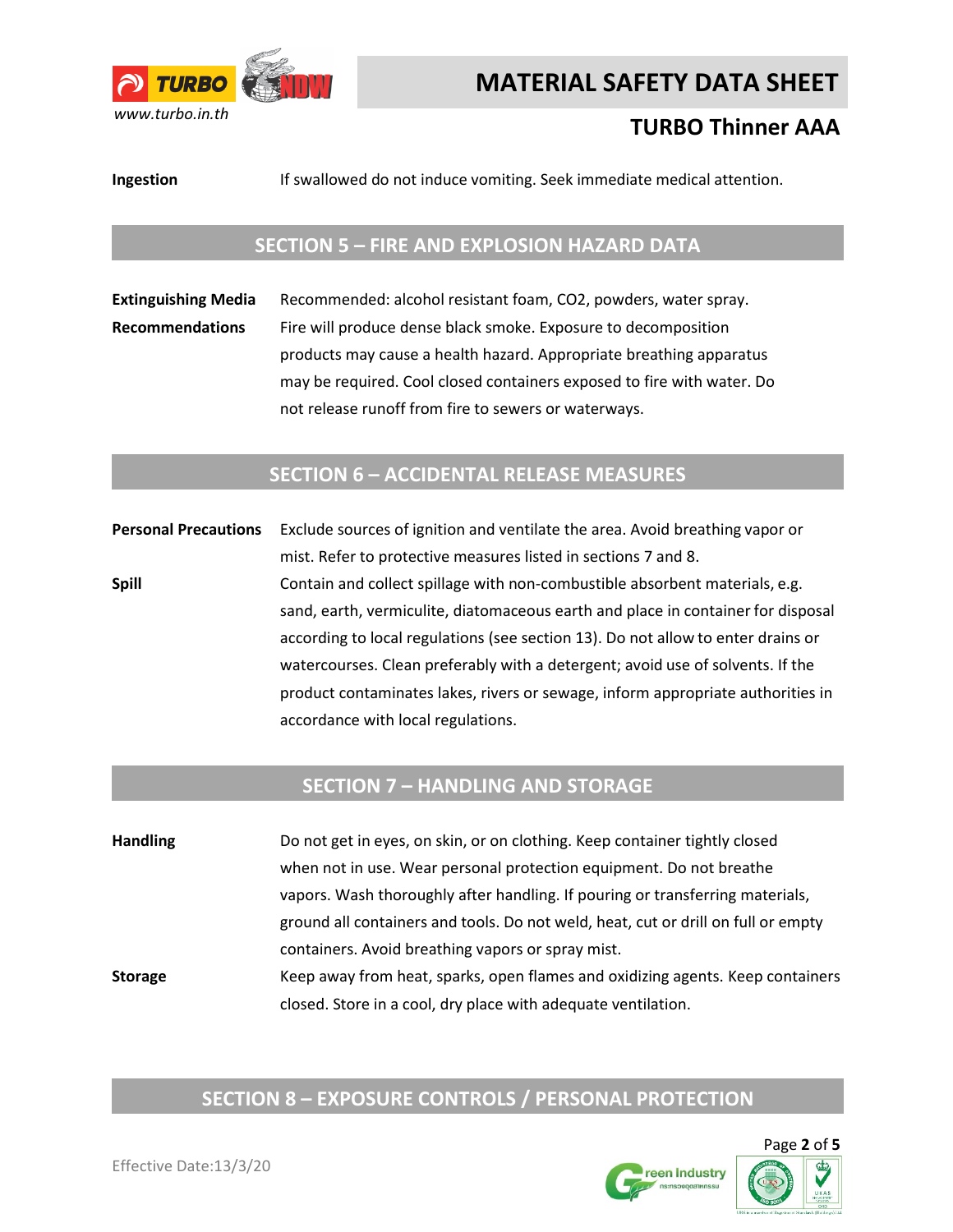



### **TURBO Thinner AAA**

|              | Engineering Measures Provide forced air ventilation when applying in confined spaces.     |
|--------------|-------------------------------------------------------------------------------------------|
|              | Respiratory Protection Unlikely to be necessary. Use approved chemical filter respirator. |
| Eyes         | Safety glasses or chemical eye goggles are suggested.                                     |
| <b>Hands</b> | Non-natural, non-butyl rubber gloves are recommended.                                     |
| <b>Skin</b>  | Use protective clothing. Remove contaminated clothing and wash the affected               |
|              | with soap and water.                                                                      |

# **SECTION 9 – PHYSICAL AND CHEMICAL PROPERTIES**

| Liquid       |
|--------------|
| Clear        |
| Solvent odor |
| 0.80-0.85    |
|              |
| Insoluble    |
|              |

#### **SECTION 10 – STABILITY AND REACTIVITY**

**Stability** Stable under recommended storage and handling conditions (see section 7). Hazardous Decomposition Products carbon monoxide, carbon dioxide, smoke, oxides of nitrogen. **Strong exothermic reactions** oxidizing agents, strong alkalis, strong acids.

#### **SECTION 11 – TOXICOLOGICAL INFORMATION**

Not Available

**SECTION 12 – ECOLOGICAL INFORMATION**

Prolonged or repeated contact may cause chronic dermatitis. Appreciable evaporation to air is expected in the environment.



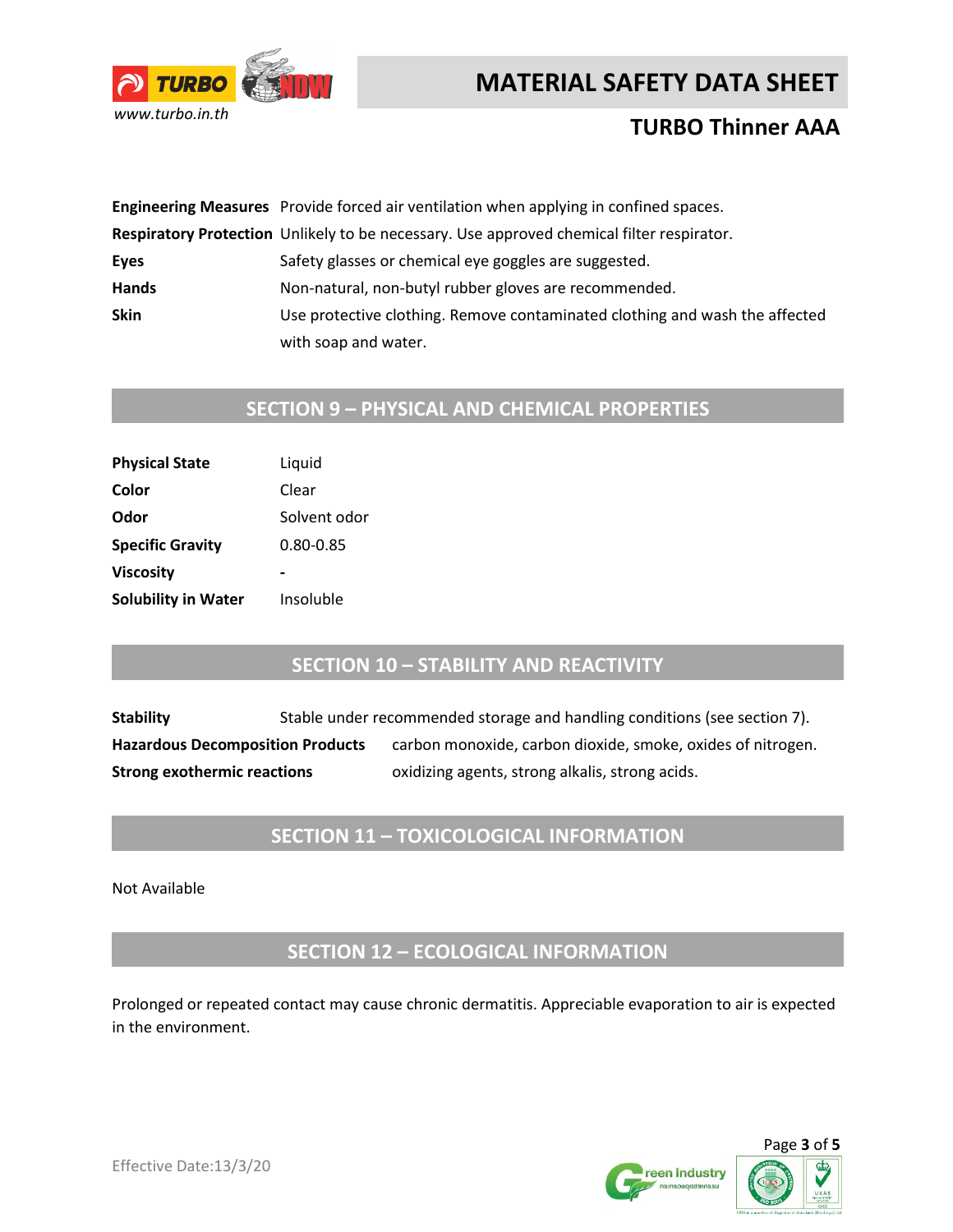

# **TURBO Thinner AAA**

#### **SECTION 13 – DISPOSAL CONSIDERATIONS**

#### **Method of disposal**

The generation of waste should be avoided or minimised wherever possible. Empty containers or liners may retain some product residues. This material and its container must be disposed of in a safe way. Dispose of surplus and non-recyclable products via a licensed waste disposal contractor. Disposal of this product, solutions and any by-products should at all times comply with the requirements of environmental protection and waste disposal legislation and any regional local authority requirements. Avoid dispersal of spilt material and runoff and contact with soil, waterways, drains and sewers.

#### **SECTION 14 – TRANSPORT INFORMATION**

| Proper shipping name Thinner Solvent |      |
|--------------------------------------|------|
| Packing Group                        | ш    |
| <b>Hazard Class</b>                  | κ    |
| UN No.                               | 1263 |

#### **SECTION 15 – REGULATORY INFORMATION**

Highly flammable Harmful by inhalation, in contact with skin and if swallowed Irritating to eye and skin Keep out of reach of children Keep away from sources of ignition – No Smoking Do not breathe gas/fumes/vapour/spray Avoid contact with skin and eyes Wear suitable protective clothing, gloves and eye/face protection

#### **SECTION 16 – OTHER INFORMATION**

This document could not be used for certifying the quality of the product.

This document presents the information of the product and to be used for safety only.

**Remark** The above information and data given here is based on test, experiences that



Page **4** of **5**